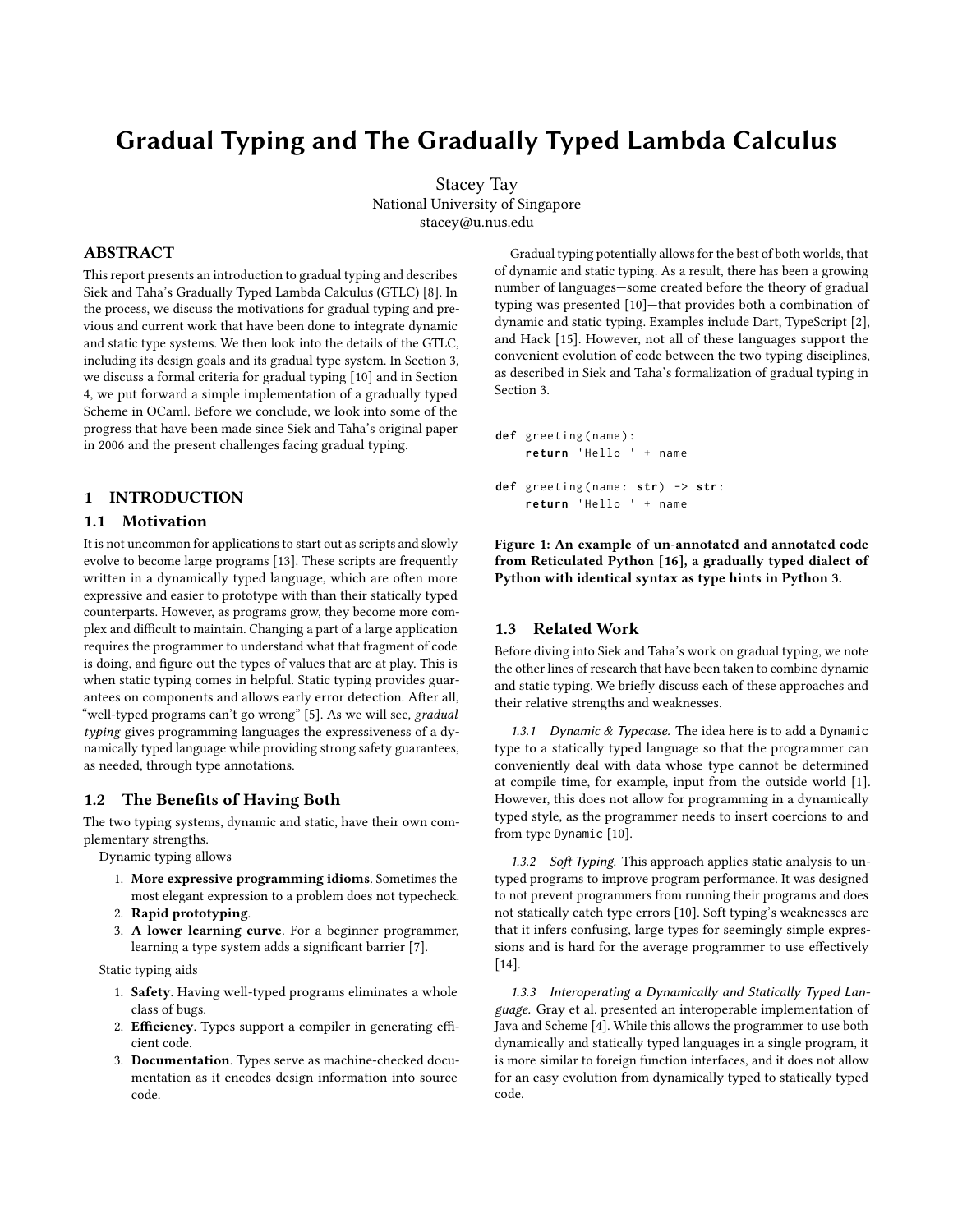1.3.4 Types for Dynamic Languages. Create a static type system for a dynamically typed language. [Tobin-Hochstadt and Felleisen](#page-5-9) designed Typed Racket [\[14\]](#page-5-9), which was built on top of their earlier work on interlanguage migration [\[13\]](#page-5-2). This approach allows migrating a program on a per-module basis, but does not allow for a more granular strategy. In particular, it is much less granular than [Siek and Taha'](#page-5-0)s model that we focus on in this report.

1.3.5 Quasi-static typing. [Thatte'](#page-5-11)s theory of Quasi-static Typing is similar to gradual typing, but uses the standard subtyping relation  $\lt$ : with a top type  $\Omega$  to represent the dynamic type. It also includes the usual subsumption rule. In Quasi-static typing, the following program

$$
((\lambda(x), x) #t)
$$
 :: works since boolean  $\langle$ :  $\Omega$ 

( $(\lambda(x), x)$  #t) ;; works since boolean <:  $\Omega$ <br>is allowed. It is type checked by up-casting the value #t of type boolean to be Ω. However, Quasi-static typing also includes the rule

$$
QApp \frac{\Gamma \vdash e_1 : \sigma \to \sigma' \qquad \Gamma \vdash e_2 : \tau \qquad \sigma <: \tau}{\Gamma \vdash (e_1 e_2) : \sigma'}
$$
\nwhich combined with the subsumption rule allows a program such

as

 $((\lambda$  (x : number) x) #t)

to pass the type checker. This is because the subsumption rule allows #t to be implicitly cast to  $\Omega$  and then the above rule for application implicitly casts  $\Omega$  down to a number. To prevent "stupid casts" such as these, [Thatte](#page-5-11) included a second phase to the type system called plausibility checking [\[8\]](#page-5-0). While it did catch these errors, it still failed to catch all the type errors in statically typed code, which [Siek and Taha'](#page-5-0)s gradual typing system does [\[8\]](#page-5-0).

# 2 THE GRADUALLY TYPED LAMBDA **CALCULUS**

# <span id="page-1-1"></span>2.1 Design Goals

When considering the GLTC, [Siek et al.](#page-5-1) had three goals in mind. These three goals will later form the formalized criteria for gradual typing in Refined Criteria for Gradual Typing [\[10\]](#page-5-1), which we discuss in Section [3.](#page-2-0)

2.1.1 Gradual includes both fully dynamic and fully static. The GLTC should be a superset of both the STLC and the (Dynamically Typed) Lambda Calculus (DTLC). A program of the GLTC, when fully annotated (without  $\star$  in it), should behave the same as in the STLC, and when un-annotated, the same as the DTLC.

2.1.2 Sound interoperability. We would like partially typed code to be safe. To do this, the runtime system in gradual typing casts values as they flow between dynamically and statically typed code to protect the static typing assumptions.

2.1.3 Gradual evolution of code. Programmers should be able to add and remove annotations in their program without any unexpected behavior in their programs. Their program, if annotated, should type check if well-typed and should behave in the same manner if its annotations are removed. The latter property is the basis of the gradual guarantee, that if a gradually typed program is well typed, then removing type annotations always produces a

program that is still well typed [\[10\]](#page-5-1). This allows the gradual evolution of code from being untyped to typed, assuming correct type annotations are added.

# 2.2 Syntax and Type System

With the design goals above in mind, we now take a look at the Gradually Typed Lambda Calculus (GTLC). The GTLC is the Simply Typed Lambda Calculus (STLC) extended with a type  $\star$  to represent dynamic types [\[8\]](#page-5-0). In the GTLC, the job of the type system is to reject programs that have inconsistencies in known parts of types. For example, the program

 $((\lambda (x : int) x) #t)$ 

should be rejected since the type of #t is not consistent with the type of parameter x, boolean is not consistent with int. However, the program

$$
((\lambda(x) x) * t)
$$

<span id="page-1-2"></span>should be accepted by the type system since there is no type annotation and so the expression is not statically type checked, and the type error will be caught at run-time, as in the case of a dynamically typed language.

\n
$$
\text{Variables } x \in \mathbb{X}
$$
\n

\n\n
$$
\text{Ground Types } \gamma \in \mathbb{G}
$$
\n

\n\n
$$
\text{Constants } c \in \mathbb{C}
$$
\n

\n\n
$$
\text{Types } \tau ::= \gamma \mid \star \mid \tau \to \tau
$$
\n

\n\n
$$
\text{Expressions } e ::= c \mid x \mid \lambda x : \tau.e \mid ee
$$
\n

\n\n
$$
\lambda x.e \equiv \lambda x : \star.e
$$
\n

#### Figure 2: Syntax of the Gradually Typed Lambda Calculus.

Next, we consider first class procedures. Below, we have a map procedure that applies a function to each element in a list.

$$
\text{map} : (\text{int} \to \text{int}) * \text{int list} \to \text{int list}
$$
\n
$$
(\text{map } (\lambda \text{ (x) x) (list 1 2 3))})
$$

The map procedure expects to receive a first argument that has a type int  $\rightarrow$  int, but the argument ( $\lambda$  (x) x) has the type  $\star \rightarrow \star$ . We would like the type system to accept this since we know that expression would be well typed in STLC. To do so, [Siek and Taha](#page-5-0) uses the intuition that known portions of two types should be equal and unknown portions are ignored [\[8\]](#page-5-0). This is similar to the mathematics of partial functions, where two partial functions are consistent when every element that is in the domain of both functions is mapped to the same result.

Hence, in gradual typing, instead of using type equality, [Siek](#page-5-0) [and Taha](#page-5-0) defines the *consistency relation* [\[8\]](#page-5-0), as shown in Figure [3,](#page-1-0) to determine if two types are consistent with each other.

<span id="page-1-0"></span>CRefl 
$$
\tau \sim \tau
$$

\nCUnR  $\tau \sim \star$ 

\nCUnL  $\star \sim \tau$ 

\nCFun  $\frac{\sigma_1 \sim \tau_1}{\sigma_1 \rightarrow \sigma_2 \sim \tau_1 \rightarrow \tau_2}$ 

Figure 3: Type consistency axioms.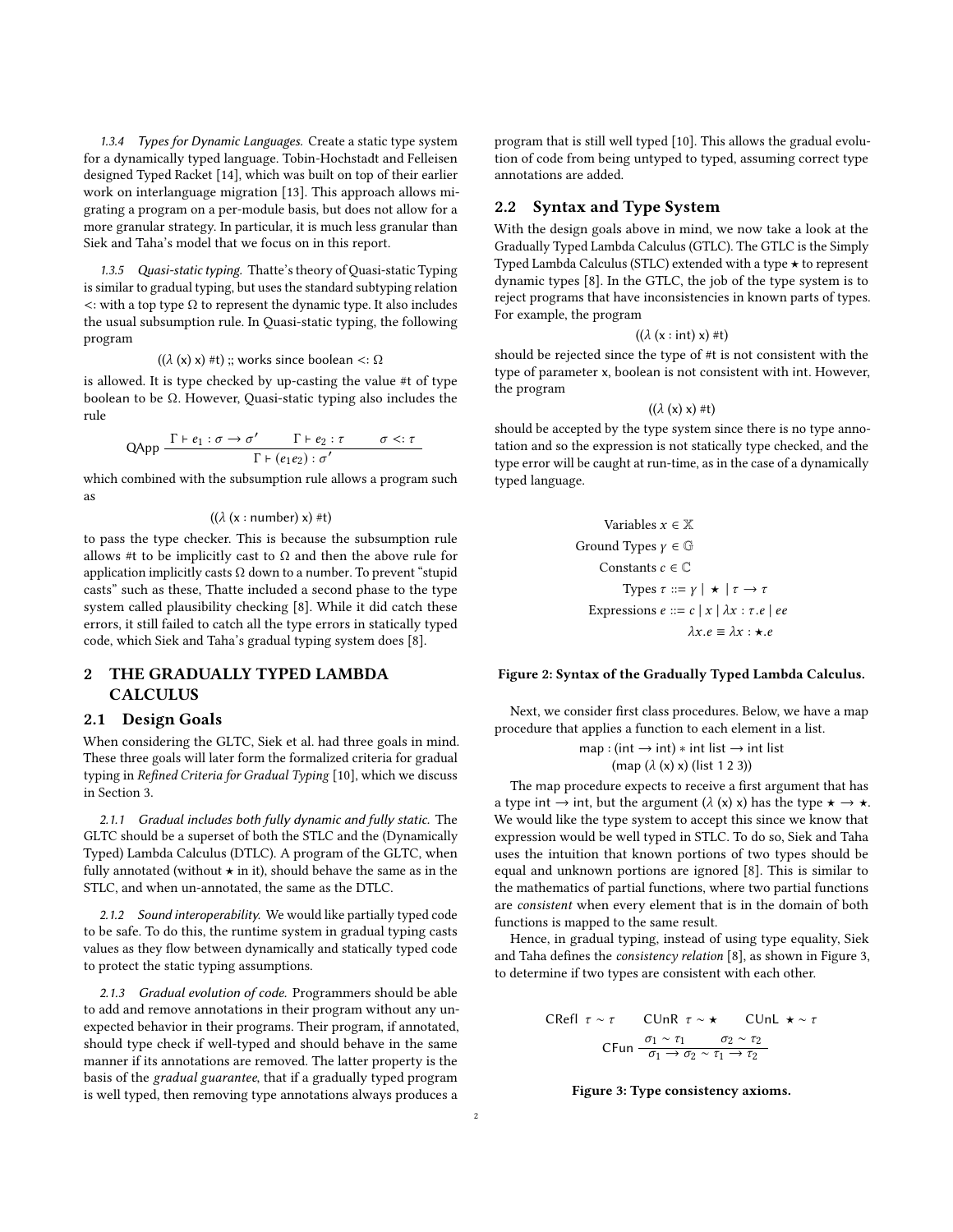The consistency relation is reflexive and symmetric. It is similar to the subtyping relation, but unlike the latter, it is not transitive.

<span id="page-2-1"></span>
$$
GVar \frac{Tx = \lfloor \tau \rfloor}{\Gamma + x : \tau}
$$
  
 
$$
GConst \frac{\Delta c = \tau}{\Gamma + c : \tau}
$$
  
 
$$
GLam \frac{\Gamma(x \mapsto \sigma) \vdash e : \tau}{\Gamma + \lambda x : \sigma.e : \sigma \rightarrow \tau}
$$
  
 
$$
GApp1 \frac{\Gamma + e_1 : \star \quad \Gamma + e_2 : \tau_2}{\Gamma + e_1 e_2 : \star}
$$
  
 
$$
GApp2 \frac{\Gamma + e_1 : \tau \rightarrow \tau' \quad \Gamma + e_2 : \tau_2 \quad \tau_2 \sim \tau}{\Gamma + e_1 e_2 : \tau'}
$$

#### Figure 4: A Gradual Type System. Note that  $\star$  is used to denote the dynamic type. From Gradual Typing for Functional Languages [\[8\]](#page-5-0).

The consistency relation allows the gradual type system, as shown in Figure [4,](#page-2-1) to be more liberal with the dynamic type  $\star$ and helps satisfy the design goals mentioned in Section [2.1.](#page-1-1) In the gradual type system shown, the environment  $\Gamma$  is a function from variables to optional types ( $\lfloor \tau \rfloor$  or ⊥). The type system is parameterized on a signature ∆ that assigns types to constants. The rules for variables, constants, and functions are standard. The first rule for function application GApp1 handles the case when the function type is unknown. In this case, the argument may have any type and the resulting type of the application is unknown,  $\star$ . The second case for function application GApp2 handles the case when the function type is known and the argument's type is consistent with the function's argument's type.

# 2.3 Run-time Semantics and Cast Calculus

To ensure that statically typed portions in gradually typed programs are safe, a run-time semantics with explicit casts is used. The explicit casts have the syntactic form  $\langle \tau \rangle e$ , where  $\tau$  is the target type. When  $e$  evaluates to  $v$ , the cast will check that the type of  $v$  is consistent with  $\tau$ . If not consistent, a CastError will be raised. The cast insertion judgment, defined in Figure [5](#page-2-2) has the form Γ ⊦  $e \Rightarrow e' : \tau$ .<br>Siek and Taba proves that the cast insertion rules combined with [Siek and Taha](#page-5-0) proves that the cast insertion rules combined with the evaluation rules in their paper preserves type safety [\[8\]](#page-5-0).

In later versions of GTLC, [Siek et al.](#page-5-1) incorporates a modified version of the Blame Calculus from [Wadler and Findler'](#page-5-12)s Well typed programs can't be blamed [\[17\]](#page-5-12) to track and assign blame to relevant portions of the code that triggers a CastError during run-time. This also allows programmers to detect which parts of a gradually typed program might have unsafe casts during compile time [\[10\]](#page-5-1).

# <span id="page-2-0"></span>3 GRADUAL TYPING CRITERIA

Since [Siek and Taha'](#page-5-0)s 2006 paper on gradual typing, there has been an increased interest in the integration of dynamic and static typing. These combined systems are often termed gradual typing. However, [Siek et al.](#page-5-1) claim that not all of them fulfill the original goal of enabling convenient evolution of code between the two disciplines. To

<span id="page-2-2"></span>
$$
C\text{Var } \frac{\Gamma x = \lfloor \tau \rfloor}{\Gamma + x \Rightarrow x : \tau}
$$
\n
$$
C\text{Const } \frac{\Delta c = \tau}{\Gamma + c \Rightarrow c : \tau}
$$
\n
$$
C\text{Lam } \frac{\Gamma(x \mapsto \sigma) \cdot e \Rightarrow e' : \tau}{\Gamma + \lambda x : \sigma.e \Rightarrow \lambda x : \sigma.e' : \sigma \rightarrow \tau}
$$
\n
$$
C\text{App1 } \frac{\Gamma + e_1 \Rightarrow e_1' : \star \quad \Gamma + e_2 \Rightarrow e_2' : \tau_2}{\Gamma + e_1 e_2 \Rightarrow ((\tau_2 \rightarrow \star) e_1') e_2' : \star}
$$
\n
$$
\Gamma + e_2 \Rightarrow e_2' : \tau_2
$$
\n
$$
C\text{App2 } \frac{\Gamma + e_1 \Rightarrow e_1' : \tau \rightarrow \tau'}{\Gamma + e_1 e_2 \Rightarrow e_1' ((\tau) e_2') : \tau'}
$$
\n
$$
C\text{App3 } \frac{\Gamma + e_1 \Rightarrow e_1' : \tau \rightarrow \tau'}{\Gamma + e_1 e_2 \Rightarrow e_1' e_2' : \tau'}
$$

# Figure 5: Cast insertion. From Gradual Typing for Functional Languages [\[8\]](#page-5-0).

that end, a gradual guarantee criterion, which relates the behavior of programs that differ only with respect to the precision of their type annotations [\[10\]](#page-5-1), was introduced. In this section, we introduce [Siek et al.'](#page-5-1)s gradual guarantee and discuss how the GTLC satisfies it and two criteria for gradual typing that appear in the literature [\[10\]](#page-5-1).

# 3.1 Gradual as a Superset of Static and Dynamic

A gradually typed language is intended to include both an untyped language and a typed language. The GTLC is equivalent to the STLC for fully annotated terms. [Siek and Taha](#page-5-0) prove that the GTLC type system, as described in Figure [4](#page-2-1) is equivalent to the STLC [\[8\]](#page-5-0). The dynamic semantics of the GTLC and STLC has also been shown to be equivalent for fully annotated terms [\[10\]](#page-5-1). On the other end, the relationship between the GTLC and the DTLC is a little more nuanced as there are partially annotated types in GTLC and hence there could also be ill-typed terms in the GTLC. However, all terms in the DTLC are, trivially, well-typed. But, we can simply encode the GTLC to the DTLC by casting constants to the unknown type,  $\star$  [\[10\]](#page-5-1).

# 3.2 Soundness for Gradually Typed Languages

The GTLC is sound in the same way that dynamically typed languages are sound, execution never encounters trapped errors [\[3\]](#page-5-13). [Siek et al.](#page-5-1) use the Blame Theorem to characterize safe versus unsafe upcasts. For a program to be totally safe, it should be fully annotated and it should only call statically typed functions. Note that if it refers to dynamically typed variables in its body, then its partially typed. The Blame Theorem shows that statically typed regions of code are never to blame for cast errors [\[10\]](#page-5-1).

# 3.3 The Gradual Guarantee

Programmers should be able to add or remove type annotations without having any unexpected impacts on their program, such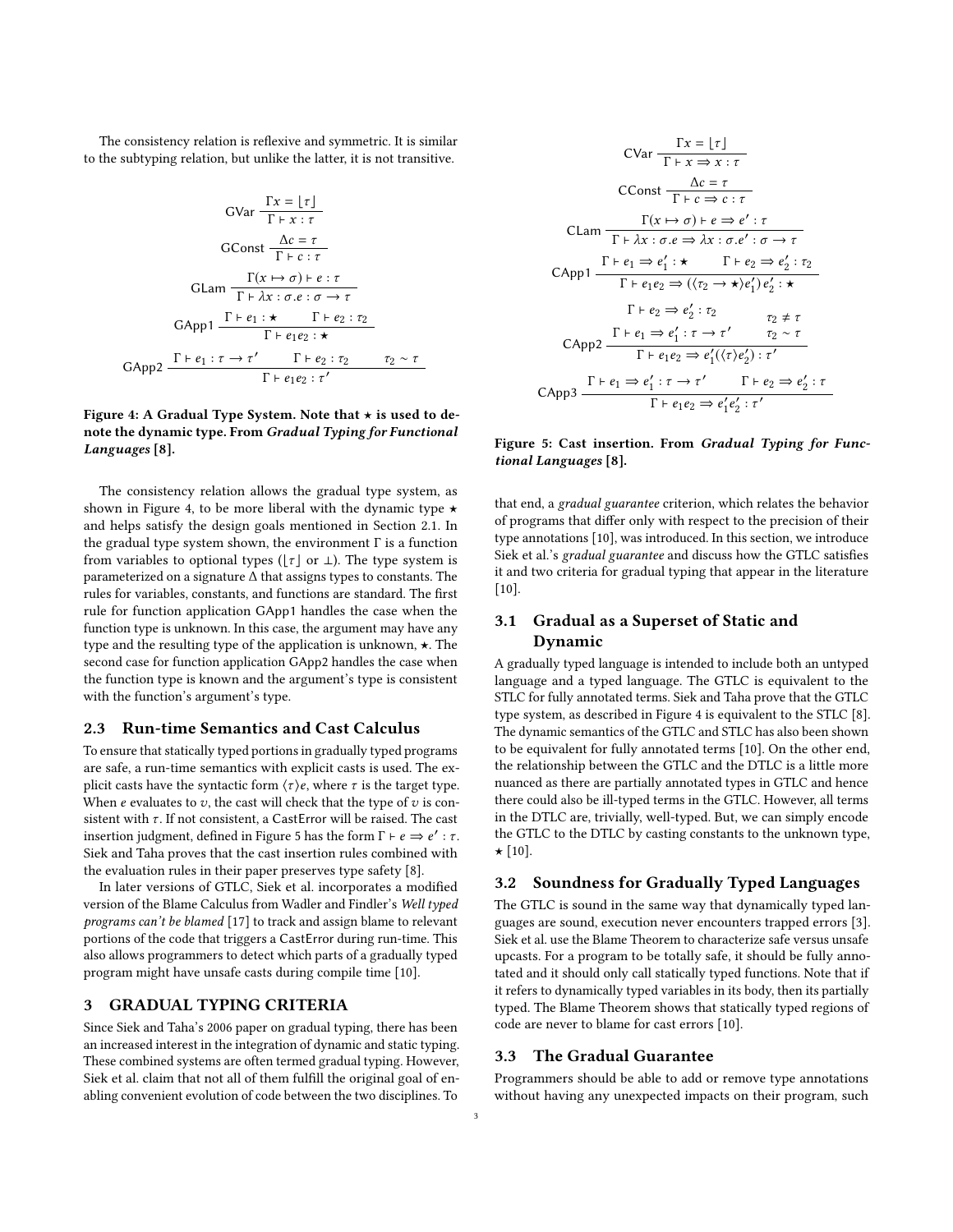<span id="page-3-1"></span>
$$
(\lambda y: \star \cdot y) ((\lambda x: \star \cdot x) 42)
$$
\n
$$
(\lambda y: \star \cdot y) ((\lambda x: \star \cdot x) 42)
$$
\n
$$
(\lambda y: \star \cdot y) ((\lambda x: \star \cdot x) 42)
$$
\n
$$
(\lambda y: \star \cdot y) ((\lambda x: \star \cdot x) 42)
$$
\n
$$
(\lambda y: \star \cdot y) ((\lambda x: \star \cdot x) 42)
$$
\n
$$
(\lambda y: \star \cdot y) ((\lambda x: \star \cdot x) 42)
$$
\n
$$
(\lambda y: \star \cdot y) ((\lambda x: \star \cdot x) 42)
$$

#### Figure 6: A lattice of differently annotated versions of a gradually typed program. From Refined Criteria for Gradual Typing [\[10\]](#page-5-1).

as whether it still type checks and whether its runtime behavior remains the same [\[10\]](#page-5-1). With that in mind, the gradual guarantee guarantees that changes to a program's type annotations will not affect its static or dynamic behavior.

Consider the lattice in Figure [6.](#page-3-1) If we start at the top with the unannotated program, one would hope that adding more annotations would still result in the program evaluating to 42. This of course assumes that the programmer inserts the correct annotation, i.e. int for parameter x. If a wrong type, say bool, was annotated instead, this would trigger a static type error. Hence, we cannot claim "contextual equivalence" when going down the lattice, but, we can make the claim that when going up the lattice, the less precise expression will behave the same and give the same results as a more precise one [\[10\]](#page-5-1).

<span id="page-3-2"></span>The partial order in Figure [6](#page-3-1) uses the precision relation on types and terms, defined in Figure [7](#page-3-2) and Figure [8.](#page-3-3) Type precision is also known as naive subtyping [\[10\]](#page-5-1). We write  $T \subseteq T'$  when T is more precise than T' and  $e \subseteq e'$  when term  $e$  is more precisely annotated  $\epsilon$  than  $e'$ .

$$
\begin{array}{c}\n\hline\n\tau \sqsubseteq \star \\
\hline\n\gamma \sqsubseteq \gamma \\
\hline\n\tau_1 \sqsubseteq \tau_3 \qquad \tau_2 \sqsubseteq \tau_4 \\
\tau_1 \rightarrow \tau_2 \sqsubseteq \tau_3 \rightarrow \tau_4\n\end{array}
$$

<span id="page-3-3"></span>Figure 7: Type Precision definitions.

$$
\begin{array}{c}\n\overline{c \sqsubseteq c} \\
\hline\n\overline{x \sqsubseteq x} \\
\hline\n\overline{x_1 \sqsubseteq z_2} \\
\hline\n\lambda x : \tau_1 \cdot e_1 \sqsubseteq \lambda x : \tau_2 \cdot e_2 \\
\hline\n\overline{e_1 \sqsubseteq e_2} \\
\hline\n(e_1 e_1') \sqsubseteq (e_2 e_2')\n\end{array}
$$

#### Figure 8: Term Precision definitions.

Formally stated, the gradual guarantee gives us the following theorem [\[10\]](#page-5-1)

THEOREM 3.1. Suppose  $e \sqsubseteq e'$  and  $\vdash e : \tau$ .

1.  $\vdash e' : \tau'$  and  $\tau \sqsubseteq \tau'$ . 2. If  $e \Downarrow v$ , then  $e' \Downarrow v'$  and  $v \sqsubseteq v'$ . If  $e \Uparrow$  then  $e' \Uparrow$ .

Note: e  $\parallel v$  indicates that e evaluates to v and e  $\parallel$  indicates that e diverges.

The importance of the gradual guarantee is that it assures the programmer that when removing type annotations, a well-typed program will continue to be well-typed and a correctly running program will continue to do so. When adding type annotations, if the program is well-typed, the only possible change in behavior is a trapped error due to a mistaken annotation. Having this guarantee also allows for tools that support adding type annotations without risking programs misbehaving in unpredictable ways. The gradual guarantee for GTLC has been mechanically proofed by [Siek et al.](#page-5-1) [\[10\]](#page-5-1).

Although, having the gradual guarantee gives the programmer granular control over migrating code from dynamic to static typing and vice versa, at present, it is not sure if full blown languages with modern features, such as polymorphism and recursive types, can maintain this guarantee [\[10\]](#page-5-1).

# <span id="page-3-0"></span>4 A GRADUAL SCHEME IMPLEMENTATION

We present an implementation of the GTLC in OCaml. We refer to this language as Gradual Scheme and use a Scheme-like syntax for our language as desribed in Figure [9.](#page-3-4) The type system is the same as that described in Figure [4,](#page-2-1) minus the syntactical differences.

<span id="page-3-4"></span>\nVariables 
$$
x \in \mathbb{X}
$$
  
\nGround Types  $\gamma ::= \text{int} | \text{bool}$   
\nConstants  $c ::= \text{#t} | \text{#f}$   
\nTypes  $\tau ::= \gamma | \star | \tau \to \tau$   
\nExpressions  $e ::= c | x | (\text{lambda} : \tau(x : \tau) e) | (ee)$   
\n(lambda(x) e) ≡ (lambda : \star(x : \star) e)\n

# Figure 9: Syntax of Gradual Scheme. Note that the return type of a **lambda** is annotated separately, unlike in the GTLC's syntax in Figure [2.](#page-1-2)

Since Gradual Scheme is a minimal language modelled after the GTLC, it satisfies the same criteria for gradually typed languages as described in Section [3.](#page-2-0) We also implement a type checker that uses the consistency relation, as seen in Figure [10.](#page-4-0)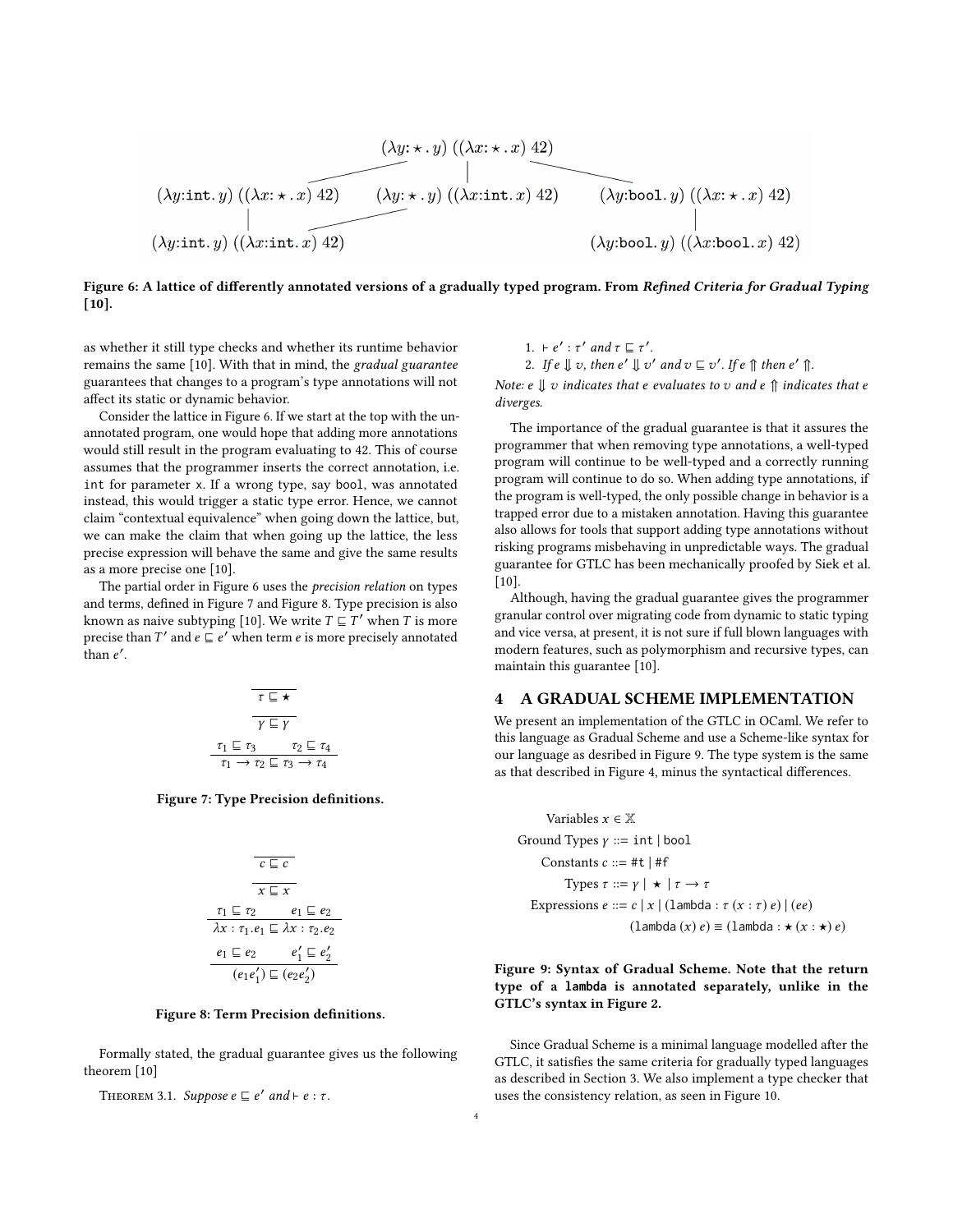```
let rec is_consistent (t1 : t) (t2 : t) : bool =
  match t1 , t2 with
  | BoolT , BoolT
  | IntT , IntT
  | StarT , _ | _ , StarT -> true
  | ArrowT (t1, t2), ArrowT (t3, t4) ->
     (is_consistent t1 t3) && (is_consistent t2 t4)
  | _{\_}, | _{\_} -> false
let rec type_check (env : (string * t) list) (e : exp) :
     textrm{ } texp =
  match e with
  | BoolL _ -> e , BoolT
  | IntL | -> e, IntT
  | Var v -> e , StarT
  | Lambda (arg, eb, t) ->
     ( match t with
      | ArrowT (argt, rett) ->
         let _, tb = type_check ((arg, argt)::env) eb
          in if is_consistent rett tb
             then e, t
             else raise (Misannotation (eb, rett))
      | \rightarrow assert false)
  | App (e1, e2) ->
     let _, t1 = type_{check} env e1
     in let \overline{\phantom{a}}, t2 = type_{\text{check}} env e2
        in match t1 with
            | ArrowT ( argt , rett ) ->
               if is_consistent argt t2
               then e, t2
               else raise (Misapplication ((e1, argt), (e2
                    , t2)))
            | - > e, StarT
```
Figure 10: Our type checking implementation based on the gradual type system in Figure [4.](#page-2-1) Note that the parser autoassigns the  $\star$  type to an expression, except for constant expressions, if it is un-annotated.

As expected of a gradually typed language, our implementation accepts all un-annotated expression, regardless of whether they are well-typed, since un-annotated expressions should behave like in a dynamic language, with type errors being checked at runtime. Below is an example of checking a well-typed un-annotated expression, followed by an ill-typed un-annotated expression in our Read-Check-Print-Loop[1](#page-4-1) (RCPL).

```
> ((lambda (x) x) #t)[INPUT] ((lambda (x) x) #t)
[OK] ((lambda (x) x) #t)
> ((lambda ( f ) (f #t) ) 42)[INPUT] ((lambda (f) (f #t)) 42)
[OK] ((lambda (f) (f #t)) 42)
```
However, once we annotate the expressions with the correct annotations, the program rejects the second expression since it is ill-typed.

```
> ((lambda (x : bool) x) #t)
[INPUT] ((lambda (x : bool) x) #t)
[OK] ((lambda (x : bool) x) #t)
```

```
> ((lambda (f : bool -> ?) (f #t)) 42)
```

```
<sup>1</sup>We term it a RCPL, instead of a REPL since we do not evaluate the expression, but
only type check it.
```
 $[INPUT]$  ((lambda (f : bool -> ?) (f #t)) 42) [ERROR] bool -> ? is not consistent with int

If a function's return type is annotated, the RCPL also checks that the annotation is consistent with the expression returned by the function. Else, it will raise an error indicating a mis-annotation as seen below.

```
> (lambda : bool (x) 42)
[INPUT] (lambda : bool (x) 42)
[ERROR] Misannotated return type bool for (Ast. IntL
     42)
```
#### 4.1 Assessment

The Gradual Type System presented by [Siek and Taha](#page-5-0) gives the programmer fine-tuned control over choosing which parts of the code base to statically type check. It is also sound. These are clear advantages to conveniently evolve towards statically typed code and have attempted to give programmers the best of both worlds, i.e. dynamic and static typing in a single, unified system. However, the type system presented in Gradual Typing for Functional Languages does not cover modern language features such type classes, recursive types, and polymorphism. It remains to be seen if these features can be incorporated into the type system while maintaining the gradual guarantee and soundness of the type system. The paper also fails to describe embedding gradual typing into realistic systems that are suitable for writing significant applications [\[14\]](#page-5-9).

Additionally, there is still the minor inconvenience of having to annotate each expression in order to fully benefit from having the entire codebase be type checked. While this could be potentially burdensome for a large codebase, as some expressions might need to be rewritten to type check, we think that this is a small price to pay and will be made easier with proper tooling that could infer and suggest types. At present, [Siek and Vachharajani](#page-5-14) have already developed an algorithm for unification-based inference for the GTLC [\[9\]](#page-5-14) and [Rastogi et al.](#page-5-15) have developed a type inference algorithm that has been implemented for ActionScript [\[6\]](#page-5-15). Both are sound and complete.

Our program currently does not implement cast insertion since that would be part of run-time checks. But, we plan to allow evaluation in the future and hence will implement cast insertion with blame tracking then.

# 5 CHALLENGES & FUTURE WORK

Much progress has been made since [Siek and Taha'](#page-5-0)s original paper. There has been a growing body of research [\[10\]](#page-5-1) and an increasing number of languages in industry that have integrated gradual typing[2](#page-4-2) . However, gradual typing is unfortunately still not a solved problem. At present, the open questions of gradual typing, from [Siek'](#page-5-4)s 2017 Principles of Programming Languages (POPL) tutorial, The State of the Art in Gradual Typing [\[7\]](#page-5-4), are

- 1. Is it possible for a gradually typed language to be efficient?
- 2. Have we got the blame tracking right?
- 3. How does gradual typing interact with advanced language features?

We focus on gradual typing's performance challenges below.

<span id="page-4-2"></span> $^{2}$ Some examples of languages that support gradual typing include Dart, TypeScript, and Hack